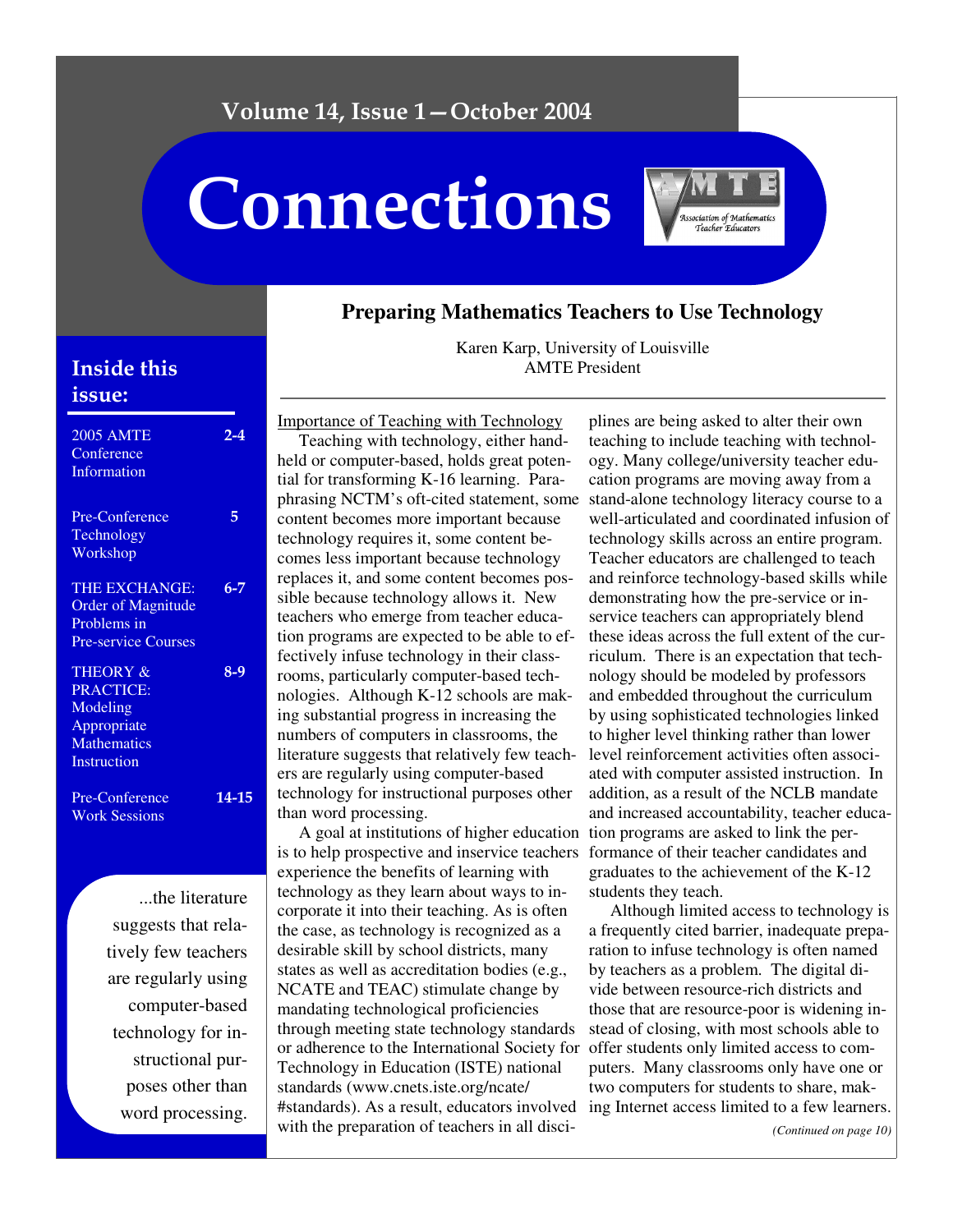#### **The Association of Mathematics Teacher Educators**

#### **President**

Karen Karp Department of Teaching and Learning College of Education & Human Development University of Louisville 502-852-1654 karen@louisville.edu

**President -Elect** Sid Rachlin Dept. of Mathematics & Science Education East Carolina University 919-843-4119 rachlins@mail.ecu.edu

#### **Secretary**

Jennifer Bay-Williams Department of Elementary Education Kansas State University 785-532-5808 jbay@ksu.edu

#### **Treasurer**

Mark Klespis Department of Mathematics & Statistics Sam Houston State University 936-294-1577 klespis@shsu.edu

#### **NCTM Representative**

Janet Caldwell Mathematics Department Rowan University 856-256-4500 x 3871 caldwell@rowan.edu

#### **Board Members at Large**

Peg Smith Department of Instruction & Learning University of Pittsburgh pegs@pitt.edu

Susan Friel Department of Curriculum & Instruction University of North Carolina – Chapel Hill sfriel@email.unc.edu

W. Gary Martin Department of Curriculum & Teaching Auburn University martiwg@auburn.edu

#### **Executive Director**

Nadine Bezuk San Diego State University 6475 Alvarado Road, Suite 206 San Diego, CA 92120 (619) 594-3971 nbezuk@mail.sdsu.edu

Comments, questions, and suggestions for AMTE Connections should be directed to the editor:

P. Mark Taylor Theory & Practice in Teacher Education University of Tennessee, Knoxville pmark@utk.edu (865) 974-0448

## Highlights of the Upcoming AMTE Conference

*Seek first to understand, then to be understood.* This admonition from Stephen Covey serves as the theme for our meeting in Dallas. Not since the "*Who shot JR?"* episode (ask one of the senior faculty) has there been so much excitement and anticipation about an event in *Dallas*. Beginning with the pre-conference workshops and the dinner symposium on Thursday and continuing through the closing session Saturday, the Dallas Conference will provide each of us an opportunity to understand and be understood. Unlike the many conferences you may participate in, where your attentions are drawn by the variety of hats you wear as a mathematics teacher educator, the AMTE annual provides an opportunity for you to focus on your craft, to examine and discuss current issues in mathematics teacher education and professional development and share related ideas and information.

From the 178 presentation proposals, the Program Committee (Fran Arbaugh, University of Missouri; Gladis Kersaint, University of South Florida; Doug Owens, Ohio State University; Sandi Cooper, Texas Tech University; Betz Frederick, Grand Canyon University; Elaine Hutchinson, University of Wisconsin at Stevens Point; Hank Kepner, University of Wisconsin at Milwaukee; Kathleen Lynch, Appalachian State University; Gary Martin, Auburn University; Connie Schrock, Emporia State University; and co-chairs Ralph Connelly, Brock University, and Sid Rachlin, East Carolina University), has shaped a program sure to provide each past member attending the conference an opportunity to hear and be heard.

Two new formats added to this year's conference are *Mini-sessions* and *Talk Times*. Mini-sessions will be presented in a room with 6-8 posters. During a 60 minute period, participants have an opportunity to join in (rotate through) three minisessions selected from among the options displayed on the posters. Each minisession is repeated three times to triple your opportunity to learn. *Talk Times* provide a series of issue-specific sessions where conference participants join in an open discussion of a particular issue or concern. Focusing on the topics in this way enables the participants to find the "colleague across the hall" who can help you talk through the issues that shape your professional life.

Whether you …

- have been exploring the nature of lesson study and considering how it might be used to support the professional development of mathematics teachers or how the use of case studies aligns with lesson studies…
- have been grappling with the opportunities and challenges of teaching methods and mathematics content online at the undergraduate and graduate levels…
- are concerned with the nature of the initial mathematics content courses teachers take or what the nature of a capstone experience or the impact of NCLB on the content requirements might entail…
- are grappling with the challenge of developing professional development partnerships, or…
- whether NCATE, an age of accountability, or a personal need to know what's working and what needs to be changed has you searching for alternative assessment methods in teacher education programs…

…the AMTE 2005 Annual Meeting in Dallas, January 27–29 will provide the opportunity to *seek first to understand and then to be understood*.

-  *The full program of this conference will be available*  - *on http://www.amte.net before November 1, 2004.*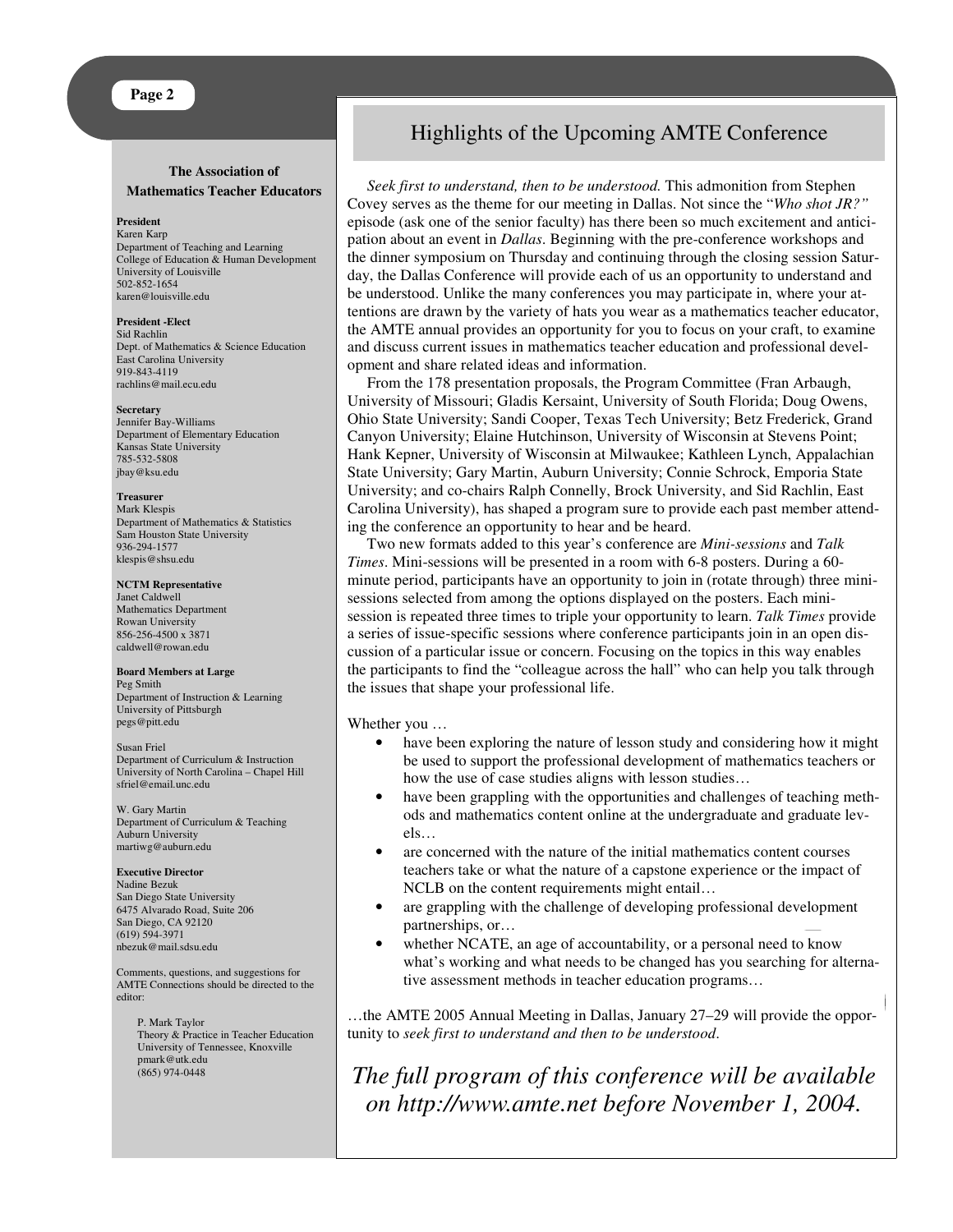# **The Association of Mathematics Teacher Educators (AMTE) Ninth Annual Conference**

Dallas, TX

January 27 - 29, 2005

The Ninth Annual Conference of the Association of Mathematics Teacher Educators (AMTE) will be held in Dallas, Texas, from Friday, January 28, through Saturday, January 29, 2005. Conference activities will begin with a Pre-conference Symposium and Dinner on Thursday evening, January 27, 2005.

## REGISTRATION INFORMATION

The conference registration fee includes admission to all sessions and the Browsing Room. In addition, a large portion of the fee includes continental breakfast, lunch, dinner, and afternoon snack on Friday and continental breakfast and lunch on Saturday. With your conference registration, you can renew your membership in AMTE by paying the \$45 dues (\$22.50 for students). The table found on the Conference Registration Form details the categories of registration. Notice that registration costs vary by postmark date, **total registration is limited to 400 participants** and there will be **no on-site registration available**, so we encourage you to register early.

#### PRE-CONFERENCE SYMPOSIUM and DINNER

The AMTE Pre-conference Symposium and Dinner will be held on Thursday, January 27, 2005 from 5:30 – 8:30 p.m. A separate registration fee of \$48 will be charged and includes dinner. Please note that on-site registration is not available for the Pre-Conference Symposium; please make sure to register in advance for the Pre-Conference Symposium.

\_\_\_\_\_\_\_\_\_\_\_\_\_\_\_\_\_\_\_\_\_\_\_\_\_\_\_\_\_\_\_\_\_\_\_\_\_\_\_\_\_\_\_\_\_\_\_\_\_\_\_\_\_\_\_\_\_\_\_\_\_\_\_\_\_\_\_\_\_\_\_\_\_\_\_\_

## HOTEL RESERVATION INFORMATION

To reserve your room for the conference, call the phone number listed below or make your reservations online. Be sure to mention the "Association of Mathematics Teacher Educators" conference when you call. **The reservation deadline for the hotel is Wednesday, January 5, 2005.** Reservations made after that date will be accepted on a space-available basis at the hotel's prevailing rate.

> Dallas Marriott Las Colinas Hotel 223 West Las Colinas Blvd. Irving, TX 75039 800-264-1178 (Reservations) Single or Double Occupancy: **\$119 per night**

Procedure for on-line hotel reservations:

- 1. Go to https://www.marriott.com/reservations/
- 2. In the "By State" column, click on Texas.
- 3. In the list of cities, find

Dallas: Dallas Marriott Las Colinas.

- 4. Enter your desired check-in and check-out dates, and the number of guests attending.
- 5. In the box entitled Group Code, enter SUSSUSA.
- 6. You will then proceed to checkout.

**THERE** 

WILL BE

*NO* ONSITE

REGISTRATION

AVAILABLE!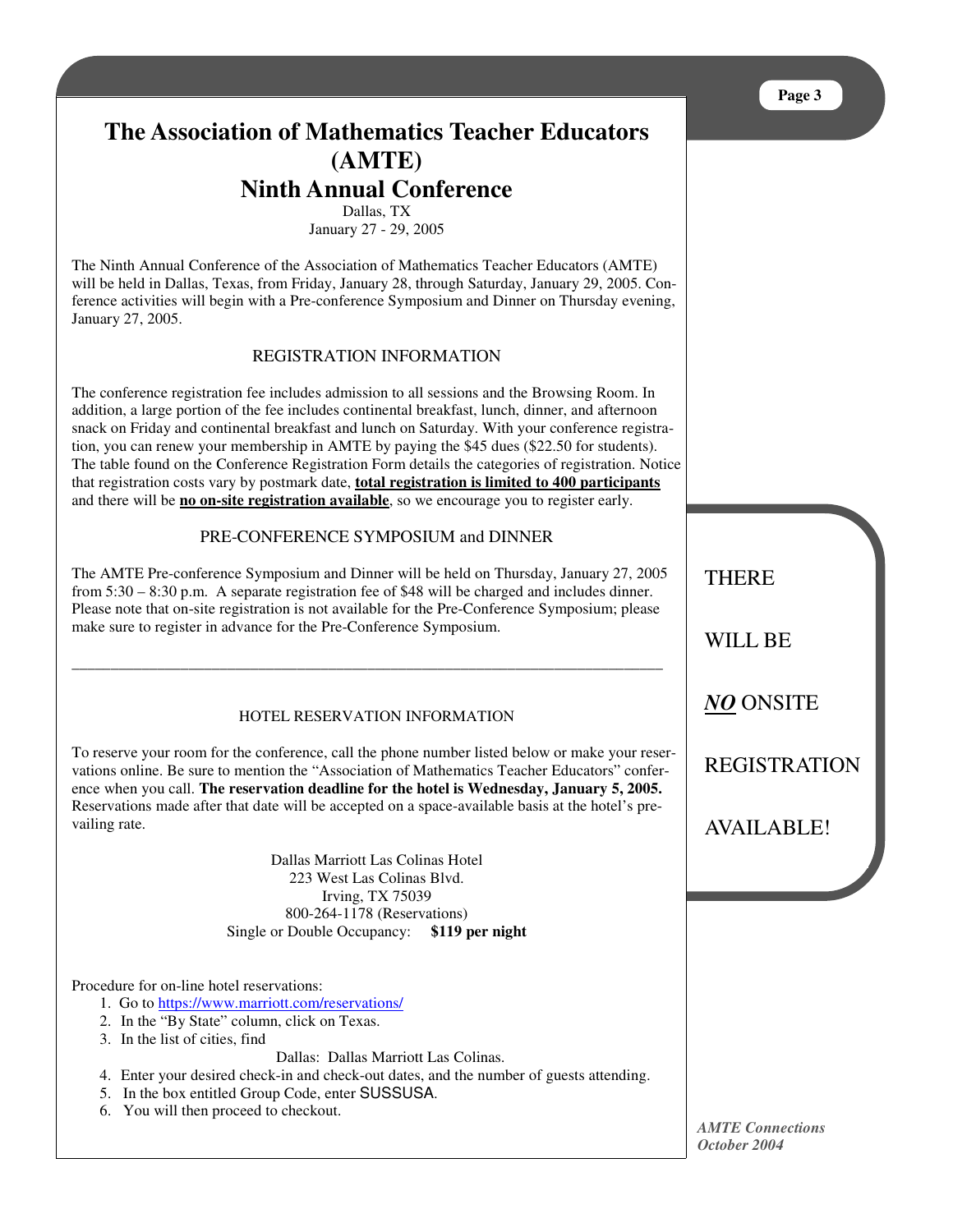|      | ASSOCIATION OF MATHEMATICS TEACHER EDUCATORS<br>NINTH ANNUAL CONFERENCE<br>January 27 – 29, 2005, Dallas, TX<br><b>REGISTRATION FORM</b> |  |
|------|------------------------------------------------------------------------------------------------------------------------------------------|--|
| Name | Name tag                                                                                                                                 |  |

Mailing Address \_\_\_\_\_\_\_\_\_\_\_\_\_\_\_\_\_\_\_\_\_\_\_\_\_\_\_\_\_\_\_\_\_\_\_\_\_\_\_ [ ] Home [ ] Institution City \_\_\_\_\_\_\_\_\_\_\_\_\_\_\_\_\_\_\_\_\_\_\_\_\_\_\_\_ State/Province \_\_\_\_ Zip/Postal Code Work Phone ( )\_\_\_\_\_\_\_\_\_\_\_\_\_ Home Phone ( )\_\_\_\_\_\_\_\_\_\_\_ Fax ( ) \_\_\_\_\_\_\_ E-mail \_\_\_\_\_\_\_\_\_\_\_\_\_\_\_\_\_\_\_\_\_\_\_\_\_\_\_\_\_\_\_ Institution Name \_\_\_\_\_\_\_\_\_\_\_\_\_\_

**THERE WILL BE** *NO* **ON-SITE REGISTRATION AVAILABLE.**

**CONFERENCE FEES** (amounts listed are US funds)

NOTE: THERE WILL BE NO ONSITE REGISTRATION AVAILABLE. Also please note that conference registration is limited to 400 people, and registration for the Pre-conference Symposium and Dinner is limited to 170 people.

|                                                                                | Registration<br>(Postmarked by)        | Late<br>Registration          | Indicate<br>Amount Paid |
|--------------------------------------------------------------------------------|----------------------------------------|-------------------------------|-------------------------|
|                                                                                | Dec. $1)$                              | (Postmarked)<br>by Dec. $31)$ | Below                   |
| Member Registration                                                            | \$220                                  | \$260                         |                         |
| <b>Registration and Membership Dues</b>                                        | \$265                                  | \$305                         |                         |
| Graduate Student Member<br>Registration*                                       | \$150                                  | \$175                         |                         |
| Graduate Student Registration and<br>Membership Dues*                          | \$172.50                               | \$197.50                      |                         |
| Pre-conference Symposium<br>and Dinner<br>(Thursday, 1/27, 5:30 - 8:30 p.m.)** | \$48                                   | \$48                          |                         |
| Pre-conference Technology<br>Workshop***<br>(Thursday, 1/27, 1:30 - 4:30 p.m.) | Free—<br>preregistration re-<br>quired | N/A                           | Check here to<br>attend |
|                                                                                | TOTAL AMOUNT SUBMITTED                 |                               |                         |

#### **Meals included in the registration fee:** Friday: continental breakfast, lunch and dinner buffets and afternoon snack Saturday: continental breakfast and lunch buffet **Special dietary needs:\_\_\_\_\_\_\_\_\_\_\_\_\_\_\_\_\_\_\_\_\_\_\_\_\_\_(must be received by Dec. 31, 2004)** \*Graduate student advisor's signature \*\*The Pre-conference Symposium and Dinner is limited to the first 170 registrants. \*\*\*The Pre-conference Technology Workshop is limited to the first 55 registrants. **If paying by credit card, please complete the following information:** Type of card (circle one): Visa MasterCard Discover Name as it appears on the card: \_\_\_\_\_\_\_\_\_\_\_\_\_\_\_\_\_\_\_\_\_\_\_\_\_\_\_\_\_\_\_\_\_\_\_\_\_\_\_\_\_\_ Card number:\_\_\_\_\_\_\_\_\_\_\_\_\_\_\_\_\_\_\_\_\_\_\_\_\_\_\_\_\_\_\_ **Mail Registration Form with check made payable to AMTE to:** AMTE Conference Registration Dr. Mark Klespis, AMTE Treasurer Dept. of Mathematics & Statistics Box 2206 Sam Houston State University Huntsville, TX 77341-2206 936-294-1577

936-294-1882 (fax)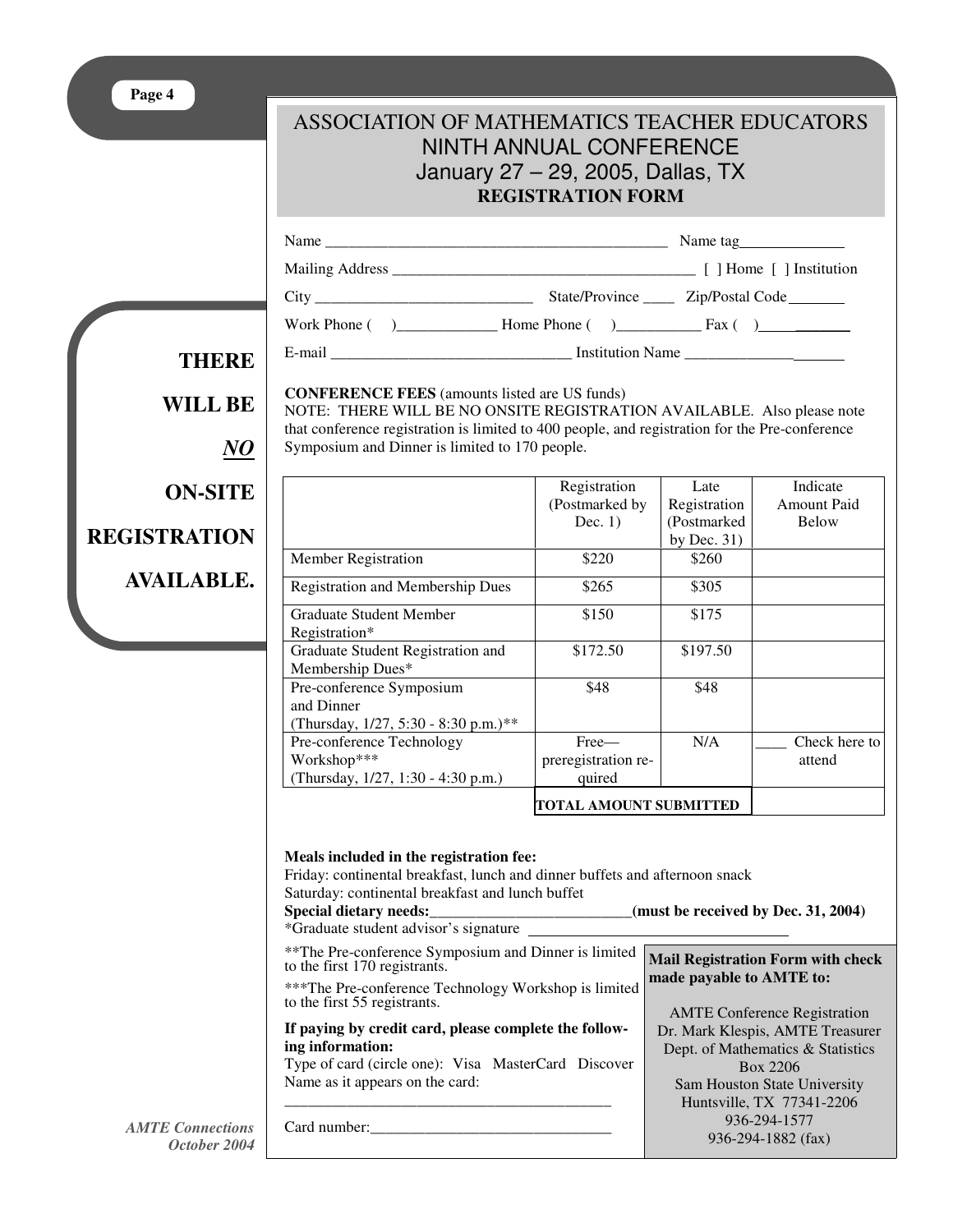# **Pre-conference Technology Workshop AMTE NINTH ANNUAL CONFERENCE, Dallas, TX**

1:30 to 4:30 p.m. - Thursday, January 27, 2005

# **Preparing Mathematics Teachers to Teach With Technology**

Presenters: Maggie Niess, Oregon State University (moderator and speaker) Joe Garofalo, University of Virginia Shannon Driskell, University of Dayton David Pugalee, University of North Carolina – Charlotte Oscar Chavez, University of Missouri

What type of preparation is needed in order to prepare teachers to teach mathematics with technology? Explore different models for integrating technology in a preservice program. Consider issues that arise as preservice teachers prepare lessons, implement their lessons, and reflect on those lessons and future lessons. Help us develop a Position Statement for AMTE.

Abstract: National standards for teachers for teaching with technology are available along with standards for students in learning with technology. Various models for preparing teachers to teach mathematics with technology are currently used: from a single technology course, to inclusion in some courses, to integration throughout the program. Students enter teacher preparation programs having learned their mathematics in particular ways with little consideration of the role of technology in learning that mathematics. What experiences are important for preservice teachers if they are to overcome their personal perceptions and learn to integrate technology as a tool for learning in their lessons? What are the integration issues for the preservice teacher to confront? What are the issues for the faculty in the preservice program? How does technology support and hinder learning in mathematics? What technologies?

During this session the presenters will describe specific models and cases where technology is integrated in teacher preparation programs. Question and answer sessions will focus on identifying best practices and ideas for supporting student teachers in preparing to teach mathematics with technology. The goal of the session will be to propose a position statement for consideration by AMTE. The AMTE Technology Committee members are the presenters for this session and will use the ideas to refine the position statement and present that statement to the AMTE Board for their consideration.

**To Register**: Attendance at the Pre-conference Technology Workshop is free, but **pre-registration is required**, using the **AMTE Conference Registration form available on the AMTE website or in this issue of** *Connections***,** and no on-site registration will be available. Participation is limited to the first 55 registrants. Participants will be notified when their registration is received.

...presenters describe specific models and cases where technology is integrated in teacher preparation programs.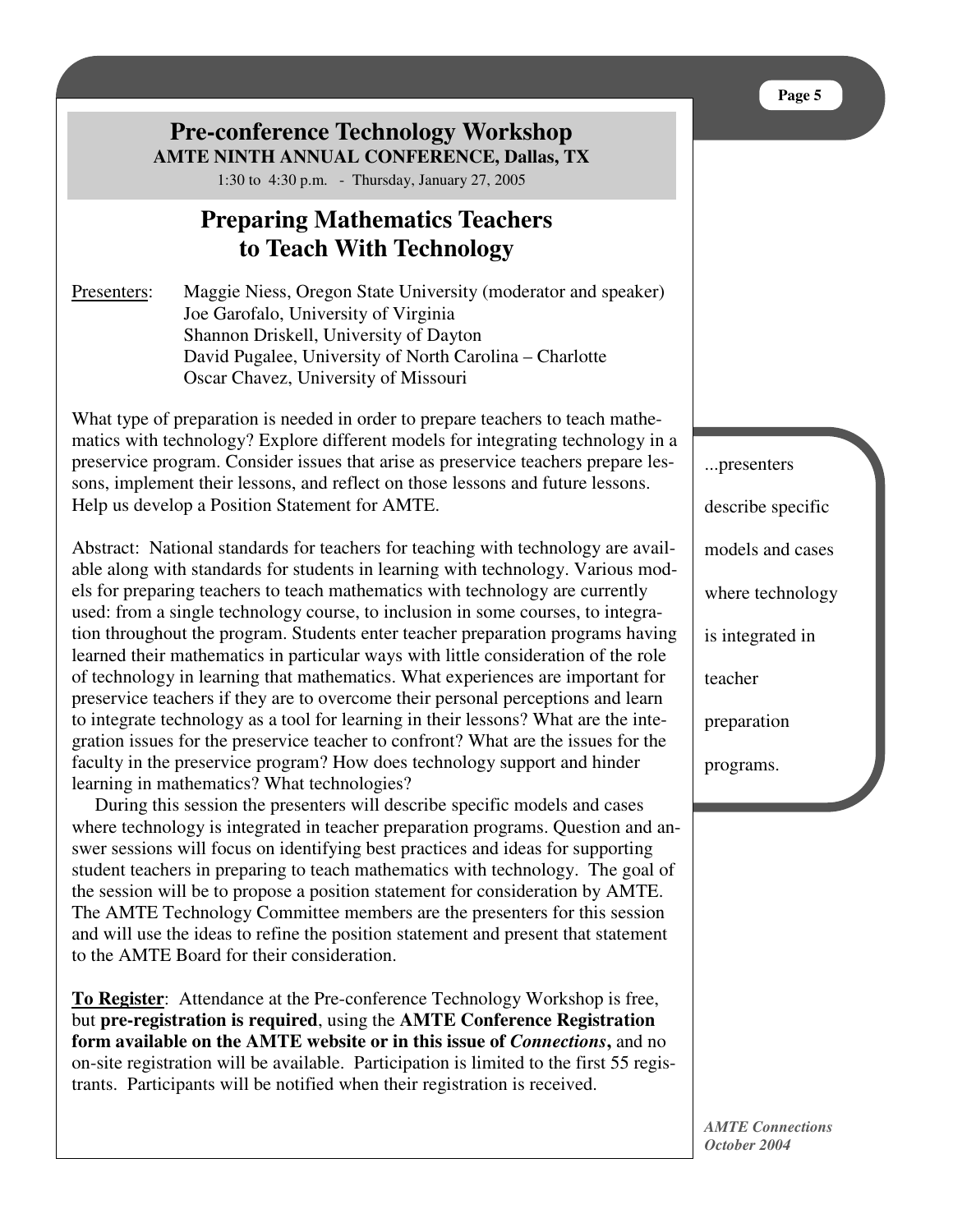## *THE EXCHANGE:* **Order of Magnitude Using order-of-magnitude problems to promote creativity, problem-solving skills, and confidence in preservice elementary school teachers.** Mika Munakata, AMTE Project NeXT Fellow Montclair State University

Here I describe the use of *order-ofmagnitude* problems in my mathematics course for preservice elementary school teachers. I implemented this activity with the hope that it would help my students become aware of their problem-solving strategies while stirring up discussions about reasonable estimates to problems based in real-life contexts.

Order-of-magnitude problems are also commonly known as Fermi problems. Enrico Fermi was an Italian-born, American nuclear physicist who was convinced that he could estimate any quantity within a factor of ten. He became known for such questions as "How many piano tuners are there in Chicago?" and "How much rubber wears off in each rotation of an automobile tire?" These problems are also referred to as "back-of-the-envelope" problems, because they are the types of problems one tends to figure out on scratch pieces of paper, or on the backs of envelopes.

Order-of-magnitude problems promote many of the mathematical processes we encourage in preservice elementary school teachers. In solving order-of-magnitude problems, students are encouraged to use their knowledge, grapple with the problem, persevere, and reflect upon the reasonableness of their solution. Because of the nature of reasonable solutions to order-ofmagnitude problems (very large or very small numbers), students are exposed to numbers with which they are not always comfortable working. Similarly, order-ofmagnitude problems stray from the idea that there is one acceptable answer in mathematics, allowing students to focus on the process rather than on the solution. Also, because data are not provided, students are forced to seek relevant information, to rely on their knowledge base, and to determine the assumptions they need to make. Finally, order-of-magnitude prob-

lems stress the use of school-taught skills such as measurement, estimation, problem solving, and computation, and emphasize the need to check the reasonableness of answers. In encouraging these processes, order-of-magnitude problems help students develop confidence when faced with unfamiliar mathematical situations and form creative strategies to solve problems.

I introduced order-of-magnitude problems in a content course for preservice elementary school teachers. My students were enrolled in the Masters of Arts in Teaching (MAT) program, for which this course is a requirement. Since most students in the course do not have extensive preparation in mathematics, the course is designed to provide them with the mathematics content knowledge they will need as elementary school teachers. While many of the activities I introduced in the course were meant to expose students to a variety of approaches to teaching and learning mathematics, I also made an effort to incorporate activities that increased my students' confidence in their mathematical skills. I thought that order-of-magnitude problems would be appropriate because they encourage exploration and have an open-ended element to them.

For this activity, I had students form groups of four. They were allowed to use any resource available to them to answer the questions below. I introduced the assignment by asking one member from each group to record the different strategies that arose during their discussions. The goal was to have students notice the range of solutions, as well as the variety of strategies employed.

- 1. How many postage stamps do you think would be needed to cover a football field?
- 2. How thick do you think a piece of computer paper is?

Order-ofmagnitude problems promote many of the mathematical processes we encourage in preservice elementary school teachers.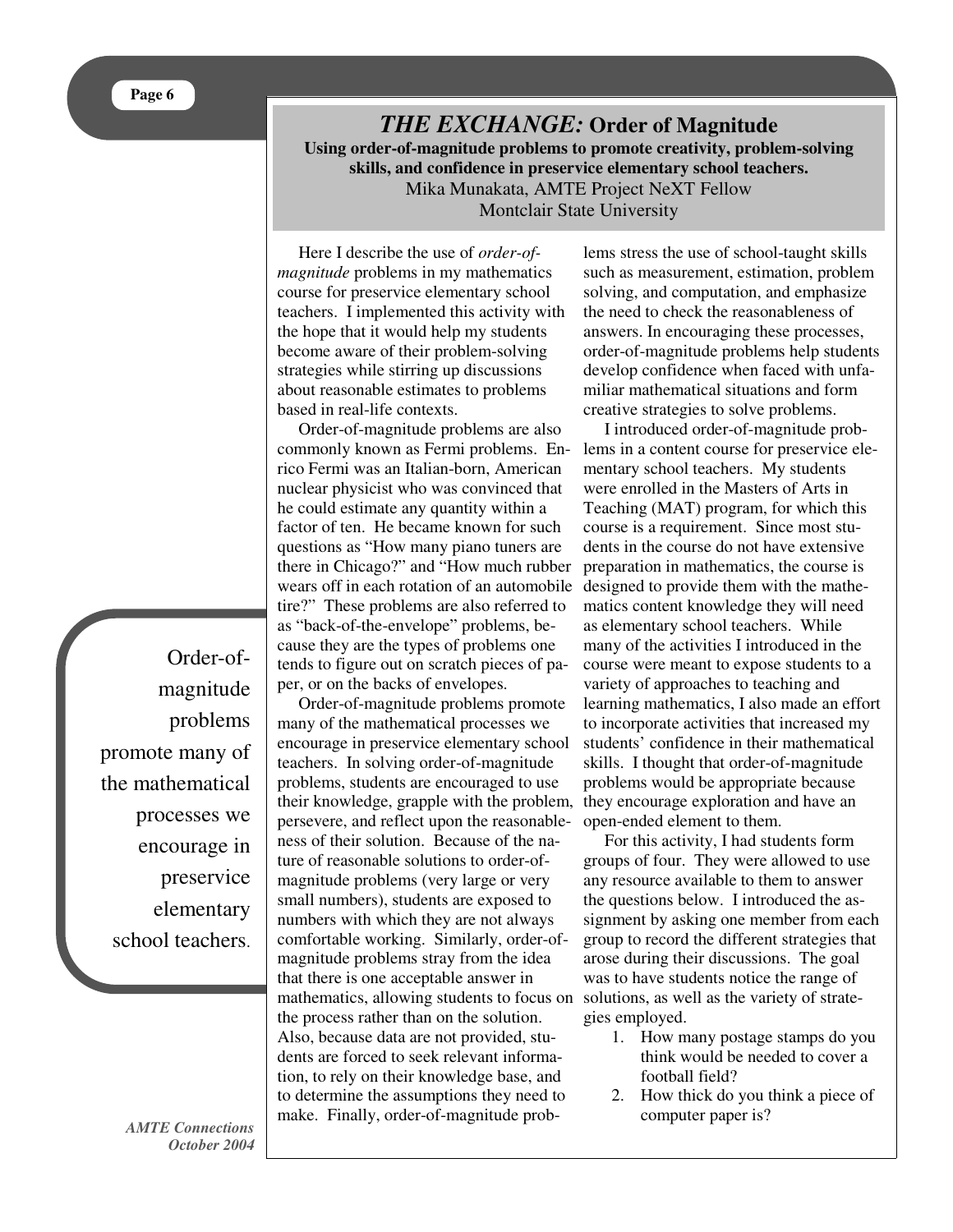#### *(Continued from page 6)*

- 3. What is the area of the Pacific Ocean in square miles?
- $\triangle$  State the stairs of the Empire State 4. How long would it take to climb Building to the top?
- $\sim$  to 5. How many windows are on our campus?
- in New Jersey?

 As I walked around the room, I noted As I wanted around the room, I hotel imagely, a various strategies being used by students. to determine Some students used props such as a map Pacific of the university campus, a ruler, and an of the actual 37-cent stamp. The discussions  a football field?") to ones that related more to strategies ("How can we find out how many millimeters are in an inch?"). After 25 minutes, I asked for volunteers to share their strategies and their final estiwere lively, and many interesting exchanges occurred, from those that centered on physical properties ("How big IS mates, which I recorded on the board.

ndzones groups decided to include the endzones, -  of knowledge from their everyday lives. For example, to determine the thickness of among the students. Students drew upon a variety of pieces computer paper, many students relied on their knowledge of the thickness and quantity in a ream of paper. Students realized that for some of these problems, many factors influenced their estimates. The time it takes to climb the Empire State Building is, of course, dependent on the height of the building, but perhaps more than that, it depends on the physical condition of the person in question. The number of postage stamps that cover a football field depends on what area you are counting for the football field. Some while others excluded them.

justified guessing, comparisons, imagery,  $rac{and  $arccos$$  ied from group to group and from problem   to problem, in many cases, students used a 
 &  6. How many first grade students are combination of strategies for one problem.    For example, in order to determine the oire of the Decitie Ocean, and crown used y students. to determine how many times larger the  )
 Pacific Ocean is than their estimated area  of the United States.  $\frac{1}{1}$ and decomposition. While strategies var-' size of the Pacific Ocean, one group used imagery, decomposition, and comparison In terms of strategies, students used ones described in previous studies (e.g., Crites, 1992; Moore, 1987; and Siegel et al., 1982) such as unjustified guessing,

Example 1 and the complex processes involved<br>the complex processes involved  $\frac{1}{2}$   $\frac{1}{2}$   $\frac{1}{2}$   $\frac{1}{2}$   $\frac{1}{2}$   $\frac{1}{2}$   $\frac{1}{2}$   $\frac{1}{2}$   $\frac{1}{2}$   $\frac{1}{2}$   $\frac{1}{2}$   $\frac{1}{2}$   $\frac{1}{2}$   $\frac{1}{2}$   $\frac{1}{2}$   $\frac{1}{2}$   $\frac{1}{2}$   $\frac{1}{2}$   $\frac{1}{2}$   $\frac{1}{2}$   $\frac{1}{2}$   $\frac{1}{2}$  they make for interesting problems to pose How big IS to students in preservice elementary edu-  cation programs. Because there is not d out necessarily one correct answer, the input  $\frac{1}{2}$  inch?"). of each participant is valid, and as a result, esti-<br>sulting in an increase in their confidence. in solving order-of-magnitude problems, students feel motivated to participate, re-Furthermore, their real-life contexts and open-ended nature serve as a springboard for interesting debates and discussions

- Crites, T. (1992). Skilled and less skilled estimators'strategies for estimating discrete quantities. *The Elementary School Journal, 92*(5), 601-619.
- Moore, J. L. (1987). *Back-of the-envelope problems*. Office of Naval Research, Washington, D.C. Personnel and Training Branch: University of California Berkeley.
- + *Journal for Research in Mathematics*  $\frac{1}{2(2)}$  0.11.000 -! *Education, 13*(3), 211-232.  $L<sub>uncon</sub>$ Siegel, A. W., Goldsmith, L.T., & Madson, C.R. (1982). Skill in estimation problems of extent and numerosity.

 $\frac{1}{2}$   $\frac{1}{2}$   $\frac{1}{2}$   $\frac{1}{2}$   $\frac{1}{2}$   $\frac{1}{2}$ chons dedicated to urses for preservice teachers. If you are inter- $_{\text{tont}}$  or mothodo 
  ested in sharing an activity from a mathematics content or methods y of your idea to the AMTE Con **The Exchange** is a regular feature of *AMTE Connections* dedicated to sharing activities from courses for preservice teachers. If you are intercourse, please send a copy of your idea to the AMTE Connections editor at *lstalling@kennesaw.edu*.

 

Students drew upon a variety of pieces of knowledge from their everyday lives.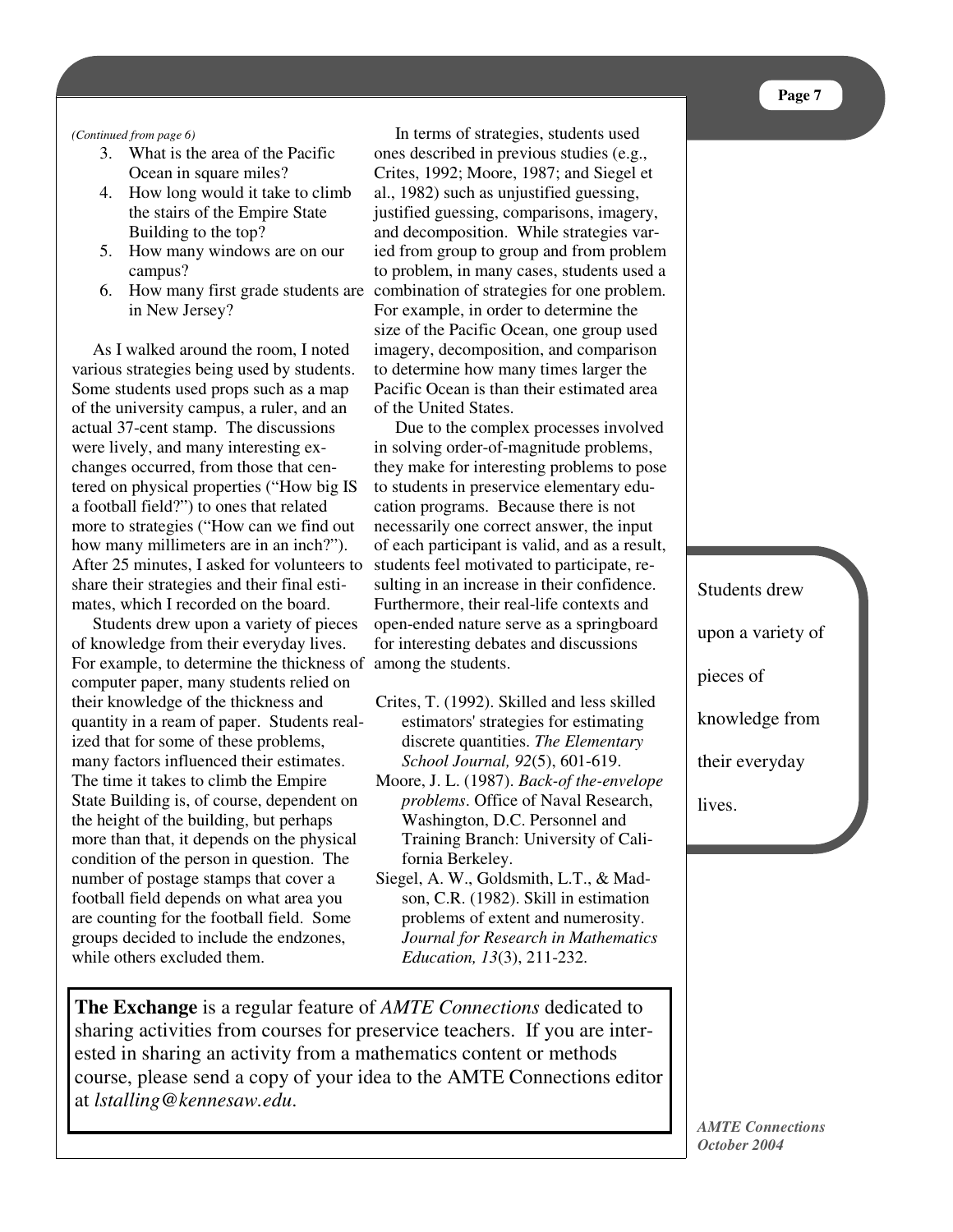# THEORY & PRACTICE: **Modeling Appropriate Mathematics Instruction**

P. Mark Taylor, University of Tennessee

In the battle to get students to unlearn less effective teaching techniques that have been modeled by their teachers for well over a decade of their lives, it is important that preservice teachers experience mathematics classroom is another method mathematics teaching that is consistent with what they are taught in methods courses. The Theory and Practice question for this issue is:

*In what ways are you able to model appropriate mathematics instruction in your mathematics content courses for preservice teachers? Are there structures in your institution and/or department that encourage this?*

## **Meg Moss, Mathematics, Pellissippi State Technical Community College (TN). Email: mvmoss@pstcc.edu**

Teaching math content courses for prospective elementary teachers is fun, interesting, and challenging. I try to model appropriate instruction by encouraging discovery of the connections and usefulness of mathematics, by integrating technologies appropriately, and learning more myself to improve my pedagogy and curriculum. When teaching these courses it is important to know where they are coming from so I often will ask them to write a math autobiography, or complete a few prompts like "Math is …" and " Teaching math is …" It seems important to design these courses so that the preservice teachers have opportunities to understand the reasons behind the mathematics; instead, many of them come to us understanding math as a disconnected set of rules and algorithms to be memorized. The manipulative cabinet is always open and after a few weeks of encouragement and exploration, the students become very comfortable grabbing whatever manipulative they find useful. They find many uses for different manipulatives, and therefore have

taught me many different ways of looking at the mathematics from multiple viewpoints.

Effective use of technology in the that I try to model for my students. My students and I appreciate the web activities found at www.shodor.org/interactivate. These activities are great for exploration, and can be assigned to do outside of class if you do not have the computers or time in class to do them there. Many preservice teachers come into my class not understanding effective uses of the calculator in elementary classrooms. Therefore, I do some activities in my class, as well as host a Teachers Teaching with Technology preservice teacher short course each year. (http://emptweb.mps.ohio-state.edu/ shortcourse/). Through support from a National Science Foundation Advanced Technological Education grant (#0302907), we have recently purchased a smartboard, digital cameras, and a classroom set of laptops that we will be looking for ways to integrate seamlessly into math learning. If you have any ideas, please pass them along!

Institutional support has been very good as the administration values a quality teacher education program, and especially values the increased enrollment and grant funds that an improved program has brought to the college. Our vice president visited my class one day and was totally convinced that teaching these courses is very different than teaching most college math courses. Therefore, when a fellow faculty member was going to be teaching these courses for the first time, the administration gave her release time to come observe my class, which developed into a great collaborative lesson study type model. Support also came through several summer institutes. Someone asked me recently if I am a professional development

*(Continued on page 9)*

...after a few weeks of encouragement and exploration, the students become very comfortable grabbing whatever manipulative they find useful.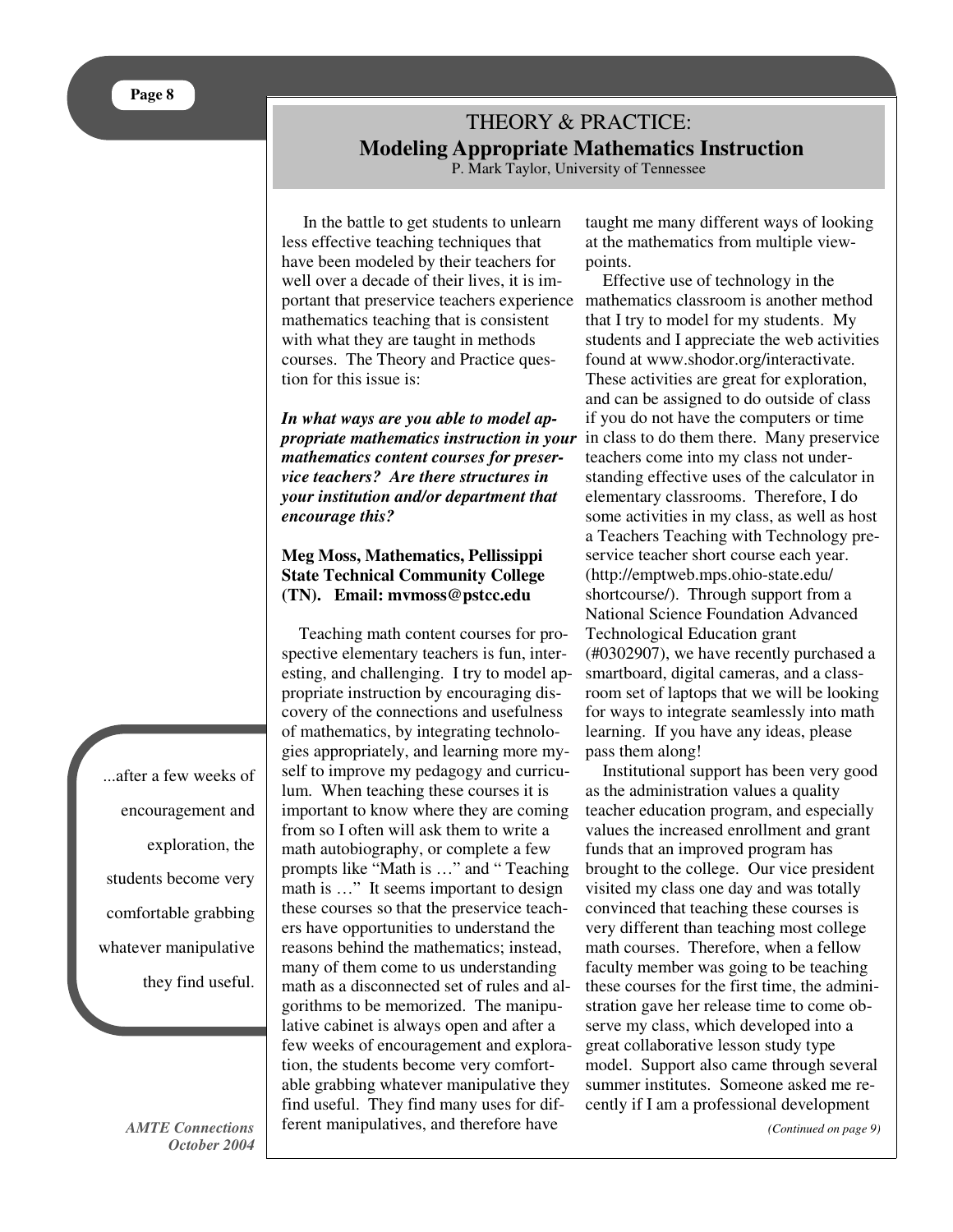# THEORY & PRACTICE question for the next issue of *AMTE Connections*: **Mathematical Knowledge for Teaching**

*What types of mathematical knowledge are necessary for teaching? What have you found to be effective ways to impact that specialized mathematical knowledge?*

AMTE members are urged to respond to this question. Responses will be summarized and/or quoted. You may submit your response to lstalling@kennesaw.edu

Responses submitted by February 1 will be considered for inclusion.

*(Continued from page 8)*

junkie, and I think it is true. I participated in a National Computational Science Institute teacher education institute (http:// www.computationalscience.org/ workshops/), then the summer institute "Learning Mathematics for Teaching" institute sponsored by the Center for Proficiency in Teaching Mathematics (http:// www.cptm.us/), and then one of the "Preparing Mathematicians to Educate Teachers" institutes sponsored by the Mathematical Association of America (http://www.maa.org/pmet/). I learned so much, met so many great colleagues, and renewed my enthusiasm at each of these and would highly recommend participation in any of these next summer.

One challenge that I need to really analyze is finding a balance between depth and breadth, as there is so much that I want to do with these students before sending them into the classroom, but there is never enough time. Trying to figure out the best ways to spend what little time I have with them is tough. I will also be piloting a research project in collaboration with several other teacher education programs to measure the growth (hopefully) of preservice teachers' understanding of math content knowledge needed for teaching as they progress through our programs using the measures developed by the Learning Mathematics for Teaching project (http://www.soe.umich.edu/lmt/).

NASA Materials on Mathematics in the Real World

NASA's Center for Distance Learning produces standards-based math, science, and technology programs that use NASA research to demonstrate how concepts taught in school relate to the real world. The programs include television broadcasts, educator guides, online activities, videoconferencing, and more.

All programs are available free to educators. However, offering free resources doesn't benefit anyone if NASA does not

ensure that educators are aware of these products. In an effort to increase awareness, NASA would like to give faculty members materials and samples to provide to pre-service educators in classes this fall.

Please let them know if you would be willing to share the information with your students. If you would like more information about the programs before deciding, please visit http://dlcenter.larc.nasa.gov or call Heather Grimstead at 757-864-9542.

...the administration gave her release time to come observe my class, which developed into a great collaborative lesson study type model.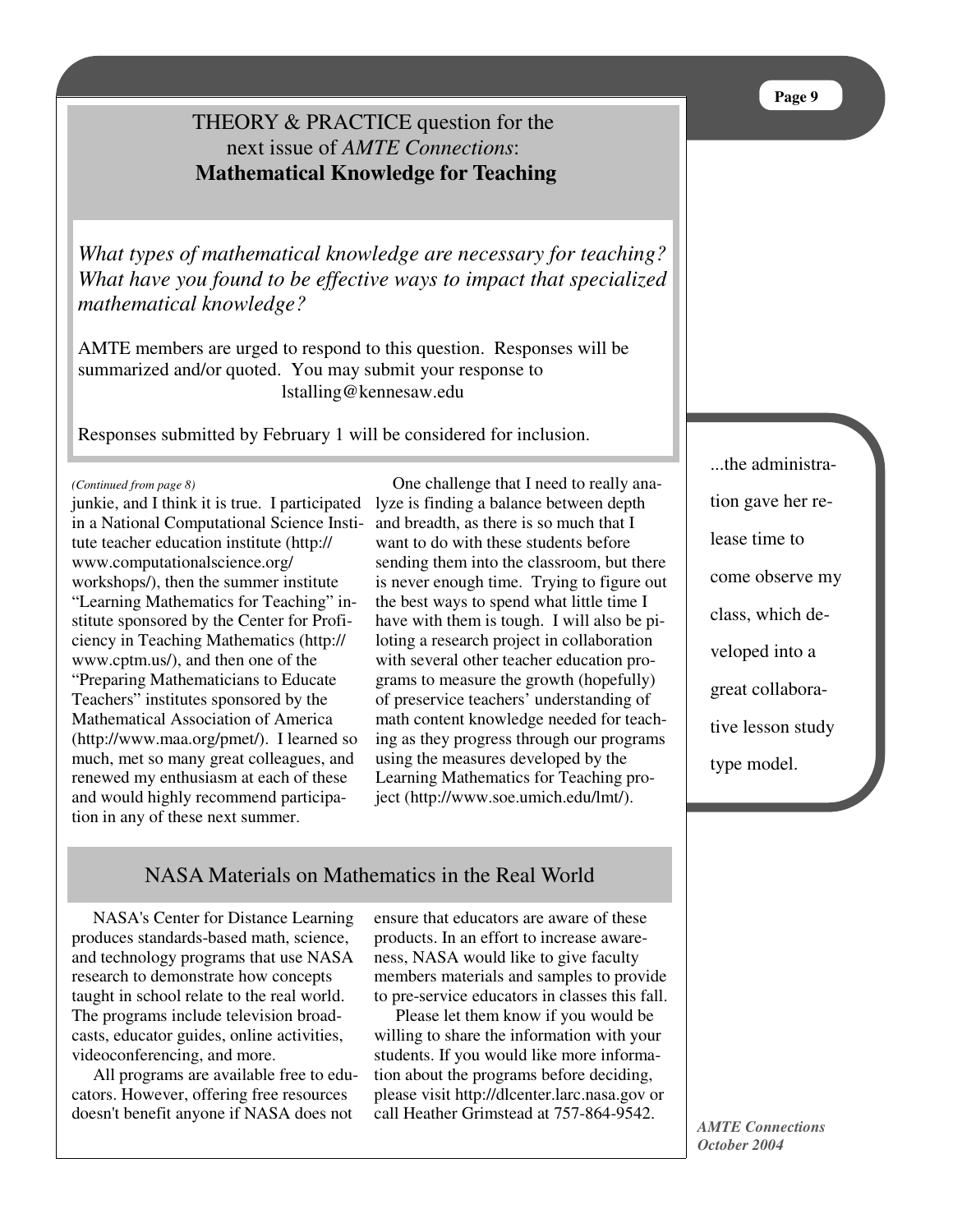#### *(Continued from page 1)*

Professional development to help inservice teachers use technology often competes against professional development to support major initiatives in the area of reading at the elementary and middle grade levels (PreK-8) or other seemingly pressing concerns. This leaves the teacher education community with a substantial challenge.

## Role of Mathematics Teacher Educators

AMTE members can advance the profession by infusing technology into their own instruction and requiring preservice teachers to do the same...

A goal of The Association of Mathematics Teacher Educators (AMTE) is to foster the incorporation of appropriate technology into teacher education programs in mathematics at all levels. Mathematics teacher educators play a key role in helping pre-service and in-service teachers integrate technology into the teaching and learning of mathematics. In fact, we are often preparing mathematics teachers who may become the school's formal or informal technology resource teacher. The preparation that AMTE members provide future mathematics teachers can advance the profession by infusing technology into their own instruction and requiring pre-service teachers to do the same in their field work. State and local standards set high expectations for new teachers and because of increased accountability, we need to be prepared to prove not just that our students have taken classes addressing technology in education or can create electronic portfolios, but also that they show evidence of mastery of integrating technology into their instructional activities. In addition, many preservice teachers have a limited vision of how technology can be used in classrooms with non-traditional students because they come to us having learned mathematics in ways that may not highlight the impact technology can have on learning, while other students are experienced users of PowerPoint, spreadsheets and web-based technology. Therefore, we need to replace the vision of teaching without technology with the transformative possibilities of learning and teaching, which not only involve but fully engage technology.

There are several exciting initiatives involving technology that involve AMTE and our partner groups. In recent years, our organization's dedication to the challenge of technology infusion has been demonstrated through active participation in the National Technology Leadership Initiative (NTLI) and through work on AMTE committees. Several key initiatives will be described in detail:

- National Technology Leadership Initiative and Summit
- AMTE Annual Conference Sessions on Technology
- NTLI Fellowship Awards
- The *CITE Journal*
- The Work of the AMTE Technology Committee

## **National Technology Leadership Initiative and Summit**

Through a grant at the University of Virginia, AMTE member **Joe Garofalo** and his colleague **Glen Bull** have developed a series of activities to act as catalysts for increased integration of technology. Each fall since 1999, representatives from the four content-based teacher education associations, AMTE (mathematics), AETS (science), CEE (language arts) and CUFA (social studies), have been a part of an exciting summit that brings together these key groups to examine "hot issues" regarding the infusion of technology into higher education and K-12 classrooms. This leadership summit encourages conversation and problem solving amongst the groups on such topics of national interest as digital images in the curriculum, open-source software, and addressing the "last mile" challenge in schools.

The most recent Technology Leadership Summit, held at the Library of Congress in Washington, D.C., was an opportunity to encourage active brainstorming by the representatives of the disciplinebased associations, the editors of the major journals in educational technology, the director of the International Society for Technology Education (ISTE), corporate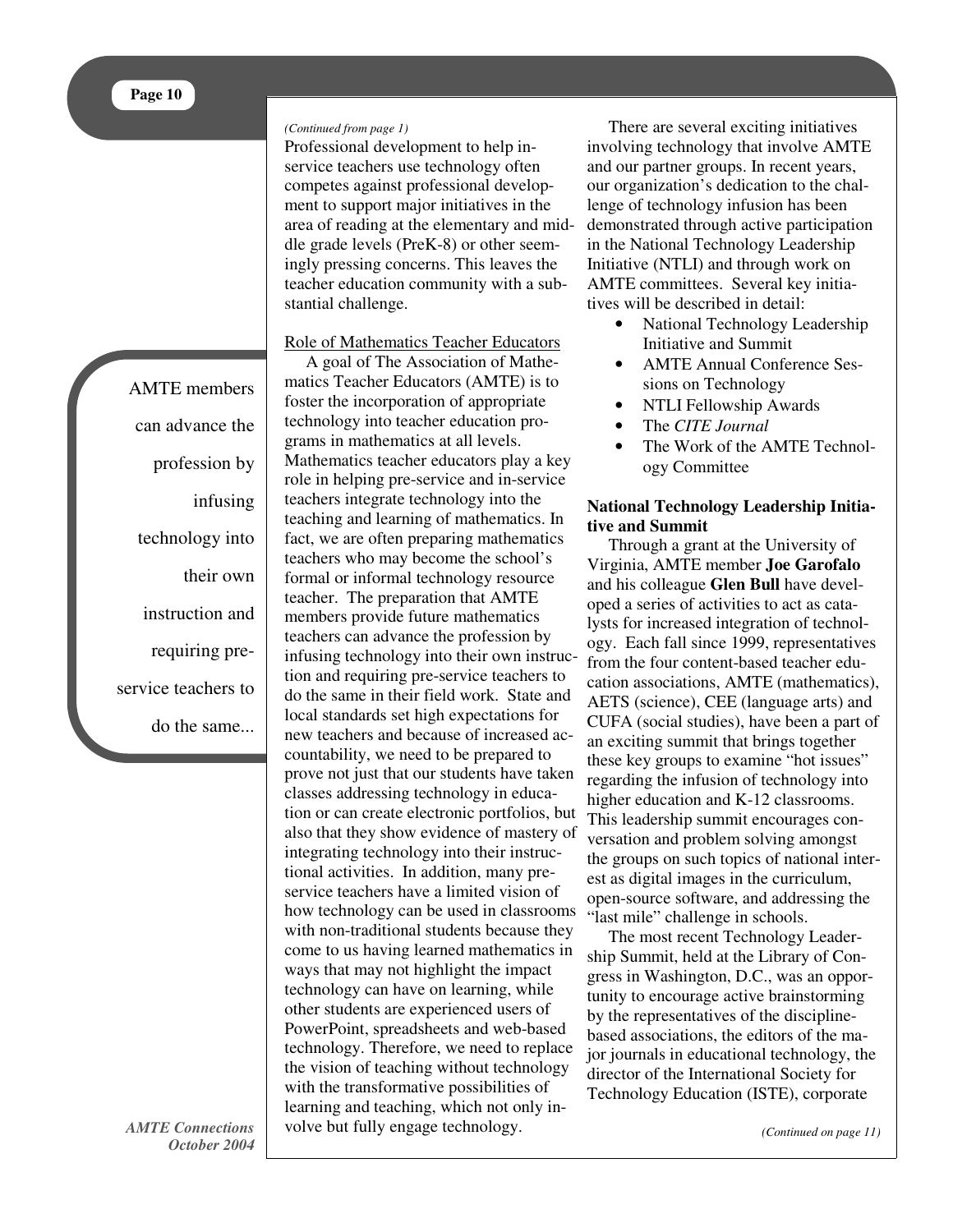#### *(Continued from page 10)*

partners, and key policy makers. The focus of the summit was what **Joe Garofalo** and **Glen Bull**, describe as "The Last Mile." The "last mile" is a term developed by the telecommunications industry to describe "the unwieldy mile of copper cable that inefficiently completed connections for Alexander Graham Bell's 'photophone,' the precursor to fiber optics. It is used to describe any innovation that involves exceptional expense and difficulty to complete the connection at the end point of a network that makes the innovation usable."

**Garofalo** and **Bull** state, "When the World Wide Web first began emerging in 1994, fewer than 3 percent of classrooms were connected to the Internet. Over the next decade tens of billions of dollars were spent through programs such as the federal e-rate initiative. This effort was successful in bringing the Internet to over 90 percent of U.S. classrooms within a decade. However, students have no device at the other end of the Internet cable to make the connection usable for learning." They go on to say, "Ironically, despite an unprecedented investment in the Internet infrastructure in schools, the greatest effect of the Internet on the academic behavior of students is taking place outside of schools."

There is much discussion around the ideas of a one-to-one computer (either hand-held or portable) option or a one-tomany solution in which a projection device is used. Although 90% of secondary students have hand-held computing options through the use of graphing calculators, this device currently focuses on the learning of mathematics. But as ideas percolate about learning tools such as easyto-update electronic textbooks with such features as streaming video, applets, and web links, the school systems that are providing laptops to students in lieu of textbook expenditures seem to be prophetic. As Garofolo and Bull pursue this issue, The Association of Mathematics Teacher Educators (AMTE) is pleased to be supporting a FIPSE grant proposal they are submitting to explore these possibilities

further. As a collaborative partner, AMTE hopes to help fulfill the project's mission to develop a teaching-withtechnology model that addresses the critical issue of computer access in today's schools.

Last year, the Technology Leadership Summit participants established a permanent consortium that included representatives from the various groups, with threeyear terms, to keep the topic of technology in education at the forefront of the national agenda and a focus of the members in each organization. This leadership team intends to coordinate scholarly discussions of the appropriate uses of technology while also serving as a clearinghouse for information exchange.

## AMTE Annual Conference Sessions on Technology

Each year through funding from the NTLI grant, AMTE, as well as each of the other discipline-based professional organizations, is supported in providing technology sessions at the annual conference. In the past this has enabled AMTE to have a technology strand that uses a computer lab or other technological support without passing the high expense onto members' registration fees. This year, for the first time, we may be using wireless airports and projection devices instead of a 20 computer laboratory. Technology sessions for the 2005 conference include such topics as using online hands-on activities to teach statistics, using online video clips in professional development of teachers, using applications on the TI84+ SE Graphing Calculators, using technology to build an interdisciplinary mathematics and science methods course, and using information technology to enhance teacher quality and improve student achievement. These and other sessions hold the promise of disseminating innovative practices of integrating technology to all conference participants.

#### NTLI Fellowship Award

Each year at the AMTE conference, conference presenters within our technolThis leadership team intends to coordinate scholarly discussions of the appropriate uses of technology while also serving as a clearinghouse for information exchange.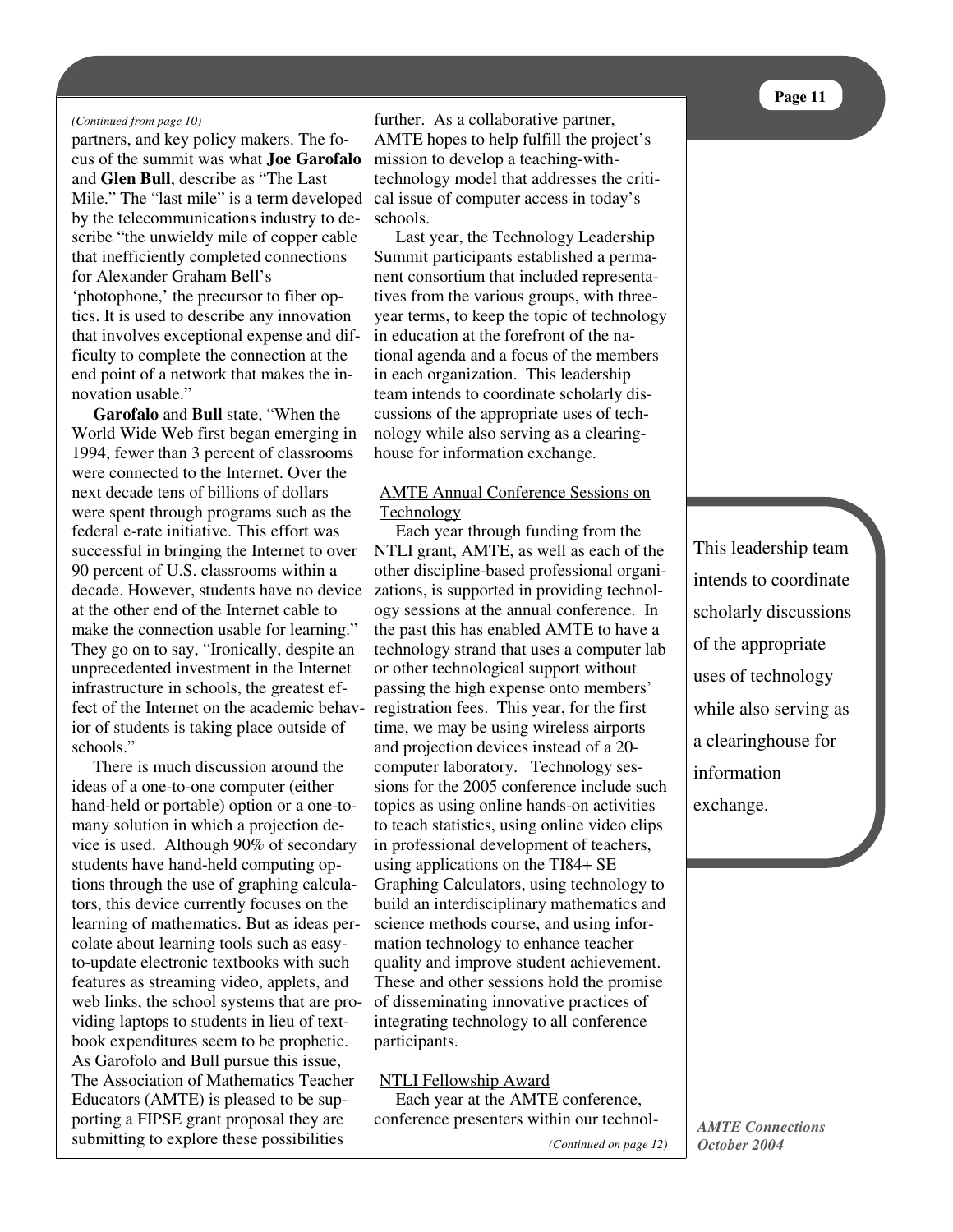The innovations should demonstrate how technology enhances learning of content rather than how it aids in administrative or organizational tasks.

> *AMTE Connections October 2004*

#### *(Continued from page 11)*

ogy strand who share activities, programs, and research supporting the integration of technology in mathematics teacher education are eligible for consideration for the NTLI Fellowship Award. As in the past, the presenter who delivers a most exemplary presentation integrating technology will be selected as the National Technology Leadership Initiative fellow and will be able to attend and present at the SITE conference which will be held in Phoenix, Arizona March 1-5, 2005. (See www. aace.org/conf/site for additional information). The Society for Information Technology and Teacher Education (SITE) is an international association of teacher educators who are interested in ideas and scholarship on all topics related to information technology. This year, **Susanne Harper** and **Shannon Driskell** were presented with the NTLI Fellowship Award for their exploration of ways to help preservice teachers align software selections with the NCTM Principles and Standards document. This exceptional work was presented at the 2004 AMTE conference where they shared student work and strategies to link technology into classrooms.

#### The *CITE Journal*

Since the summer of 2000, the content organizations have supported the peerreviewed, online journal *Contemporary Issues in Technology and Teacher Education* (*CITE Journal*) at www.citejournal. org. The AMTE leadership is thankful for comprised of **Maggie Niess** (Chair), the significant contribution of co-editors **Gladis Kersaint** and **Denisse Thompson** both at the University of South Florida for establishing momentum and creating the mathematics education component of the *CITE Journal*. Poised to take over as coeditors are **Virginia (Ginny) Keen** and **Iris Johnson** from Miami University in Oxford, Ohio, with able support by a team of reviewers including these AMTE members: **Carol Fry Bohlin**, **Elaine Carbone**, **Joe Garofalo**, **Bob Horton**, **Jeffery Shamatha**, **Azita Manouchehri**, **Amy**

**McDuffie**, **David Pugalee**, **Angela Walmsley,** and **Rose Zbiek.** The *CITE Journal* has articles that can be downloaded on such topics as using videos in an elementary mathematics methods course and descriptions of the exemplary models of technology integration by ISTE award-winning teacher education programs (for information about these awards visit http://cnets.iste.org/ netsawards/). A unique feature of the *CITE Journal* is a "Submit a Commentary" interactive option that allows the reader to communicate with the author about the article.

Early each fall, the *CITE Journal* editors seek nominations from teacher educators who demonstrate innovative uses of technology either in their courses or by their pre-service teachers. The innovations should demonstrate how technology enhances learning of content rather than how it aids in administrative or organizational tasks. There are several award categories including: Introductory Technology Course, Teacher Education Methods Course, Use of Technology in a Field Experience; and Use of Technology in the Induction Years (See www.citejournal. org/awards/ for criteria and nomination information). Several of the past winners have featured articles in the *CITE Journal* that can be found in the archived issues on the website.

#### The Work of the AMTE Technology Committee

The AMTE Technology Committee **Oscar Chavez**, **Shannon Driskell**, **Virgil Fredenberg**, **Joe Garofalo**, **David Pugalee** and Board liaison **Susan Friel** is specifically charged with supporting the goal of integrating technology into the instruction of mathematics teachers. At the AMTE annual conference in Dallas, Texas, January 27-29, 2005, the Technology Committee will offer a three-hour presession on Thursday afternoon, entitled, *Preparing Mathematics Teachers to Teach with Technology*. They plan to address the question: What experiences are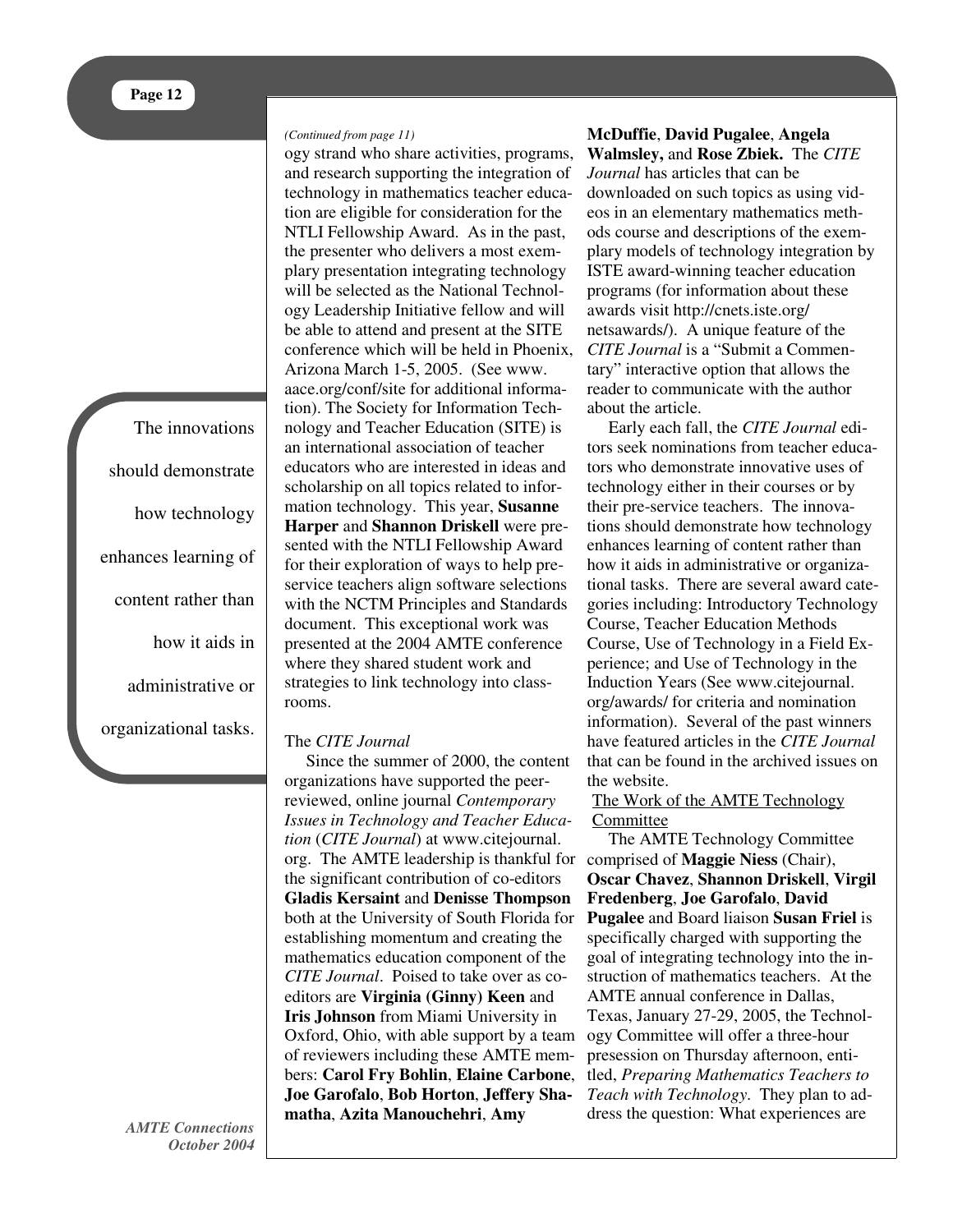#### *(Continued from page 12)*

needed in order to effectively prepare teachers to teach mathematics with technology?

The presenters will share with participants different models for integrating technology in preservice mathematics teacher education programs considering the key issues that arise as preservice teachers prepare, implement, and reflect on lessons integrating technology. The main goal of this presession will be to develop and propose a position statement for consideration by the AMTE membership that might frame how members may effectively support the incorporation of appropriate technologies in mathematics teacher annotated links to technology resources education programs.

After studying many websites of similar professional organizations, the AMTE Electronic Communications Committee (now the Technology Committee), made several recommendations and as a result the AMTE website has been revamped to include a fresh, professional appearance, an easier-to-use format including a site map, better organization of the repository of information relevant to the membership, and a memorable set of visual images. The AMTE leadership is grateful for successful instructors. Although change the efforts of **Mike Klass** our student webmaster at San Diego State University. Please explore the new options at www. amte.net.

our website are there because of the gener-rooms.

ous contributions of AMTE members. **Jerry Becker** is allowing AMTE to archive his popular email updates that feature critical reports, articles, and news for the mathematics education community on our website. In addition, AMTE member **Carol Fry Bohlin** has agreed to a link that will connect directly to her well-known, weekly mathematics education news journal, *California Online Mathematics Education Times* **(COMET)** at http://csmp. ucop.edu/cmp/comet/

Another activity the Technology Committee is undertaking is the development of a Technology Resource section on the AMTE website. This feature will provide that support mathematics educators as they work to integrate technology into teacher preparation programs.

#### **Conclusion**

Two new features that will be found on what happens in college and K-12 class-As the NTLI grant initiatives and the formal committee work of AMTE continue to attempt to transform mathematics teacher education with the integration of technology throughout teaching and learning, pre-service teachers will enter their classrooms with the skills needed to be frequently is slow and sometimes challenging, the technology-rich world in which we live drives the need for mathematics teacher educators to revolutionize

Two new features that will be found on our website are there because of the generous contributions of AMTE members.



*Since this is my last article as president for the AMTE Connections Newsletter, I would like to thank the AMTE leadership for their generous support and thank all members for allowing me the pleasure of serving the organization.*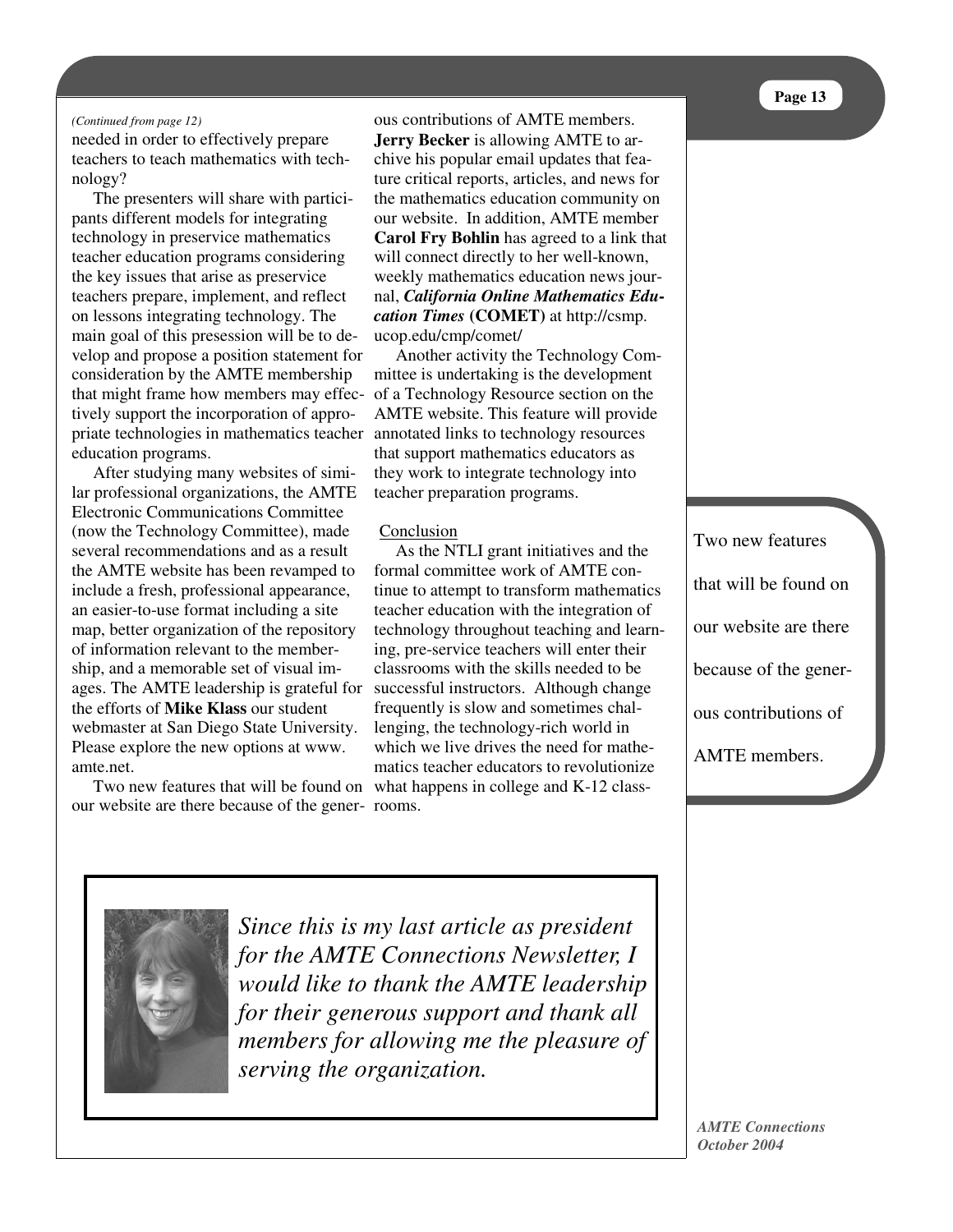AMTE Pre-Conference Work Session Sponsored by The National Council of Teachers of Mathematics

## **NCATE Workshop for Program Reviews**

Thursday, January 27, 2005 Morning Session, 9:00 - 11:30 a.m. Repeat Afternoon Session, 1:30 - 4:00 p.m.

The mathematics program review process for NCATE has undergone a complete change in the past year. Besides the revised NCTM/NCATE mathematics standards, the program reporting process has changed even from what was reported in January 2003 at the AMTE meeting. This workshop will go through the new online report and will provide examples of assessments used to respond to the required sections of the report.

To register: E-mail ncateworkshop@nctm.org and indicate whether you will attend the morning or the afternoon session on January 27. **There is no charge to attend either of these workshops, but pre-registration is required.**

> AMTE Pre-Conference Work Session Sponsored by Teachers Teaching with Technology  $(T^{\wedge^3})$

## **Preparing Teachers to Teach Algebra with the Appropriate Use of Graphing Calculators** Thursday, January 27, 2005

Noon-4:00 p.m. (Lunch is provided at no charge.)

Teaching algebra through a function approach with a graphing calculator affords opportunities for learning, in particular, through cognitive processes of associations, pattern recognition, attention, visualizations, and an enriched teaching environment. We will use the TI-84 Plus Silver Edition graphing calculator as well as the TI-73 Explorer to examine possible teaching practices of several algebra concepts in light of these processes. Attendees will then have hands-on time with the TI-84 Plus Silver Edition to explore some of the ideas discussed. Bring your TI-82 or TI-83 Family ViewScreen Calculator, and leave with a TI-84 Plus Silver Edition ViewScreen Calculator! Absolutely free! In addition, loaners will be provided for all attendees.

Registration: Please email Ed Laughbaum at elaughba@math.ohio-state.edu by January 12, 2005 to secure a spot for this three-hour workshop. Registration is limited to 40 participants. There is a \$10 fee to register, due by January 12, 2005. Please make check payable to T^3 Institute and send to:

> The Ohio State University Department of Mathematics Attention Ed Laughbaum, T^3 231 West 18th Avenue Columbus, OH 43210

Teaching ... with a graphing calculator affords opportunities for learning, in particular, through cognitive processes of associations, pattern recognition, attention, visualizations, and an enriched teaching environment.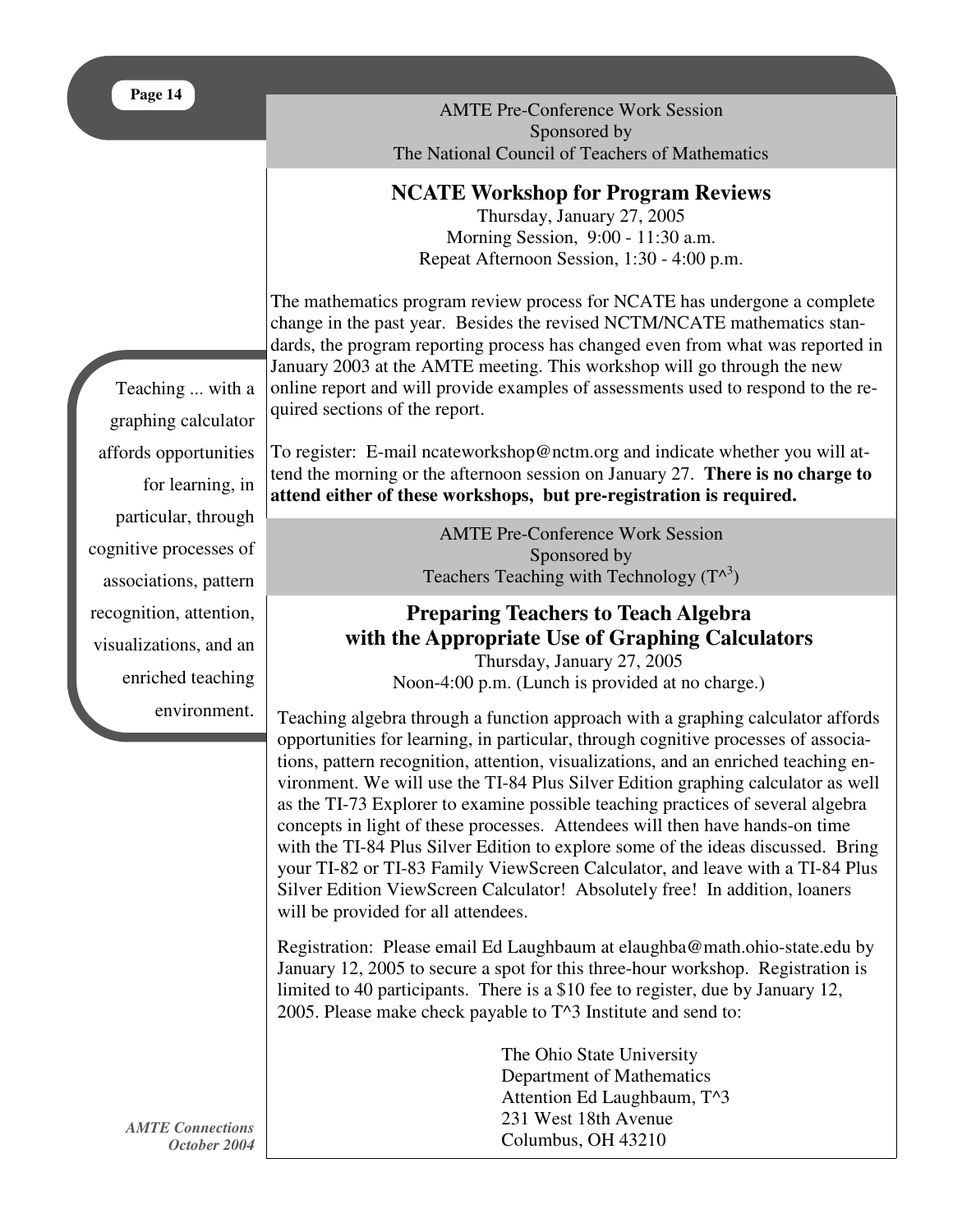AMTE Pre-Conference Work Session Sponsored by The Center for Proficiency in Teaching Mathematics

# **The Professional Development of Professional Developers: Continuing to Learn as Mathematics Teacher Educators**

Thursday, January 27, 2005 1:00 p.m.-5:00 p.m.

#### **Organizers/Presenters::**

Deborah Loewenberg Ball, Paola Sztajn, Teresa McMahon, Bob Allen, Alison Castro, and Laurie Sleep, with closing commentary provided by Hyman Bass

**Goals:** An increasing focus on the need for high-quality professional development for those who teach mathematics creates a need for a "teaching force" of professional developers. This group of "teachers of teachers" is diverse, including college of education faculty, school-based professional developers, and mathematics faculty. This work session is designed to (a) frame the problem of the education of teacher educators, (b) examine and experience elements of a multifaceted program designed to provide opportunities for teacher educators' learning, and (c) discuss the outcomes and challenges of the program.

**Context:** In summer 2004, the Center for Proficiency in Teaching Mathematics organized a summer institute to discuss the mathematical knowledge K-8 teachers need for teaching. A large and diverse group of "teachers of mathematics teachers" attended the institute, participating in daily sessions of a lab class. Videotapes of some of these lab classes will set the context for this work session.

**To Register**: If you are interested in attending, please e-mail teresam@umich.edu for a registration form. Attendance at the CPTM Pre-conference Session is free, but pre-registration is required. Space is limited to 50 participants and registration will be on a first-come, first-served basis.

## **New Resource from AMTE:**

Online Information about Doctoral Programs in Mathematics Education

The Association of Mathematics Teacher Educators has developed a resource to provide information from institutions about their doctoral program in mathematics education. This resource will inform potential doctoral students and others interested in learning about doctoral programs in mathematics education. This directory of doctoral programs is now available at www.amte.net.

This resource allows for institutions to change and update information as needed. Institutions that have not yet provided information are invited to do so. Directions for updating and posting new entries are provided at the site.

## **Breakfast in Baltimore!**

AMTE Breakfast at the 2004 NCTM Baltimore Regional Meeting 7:30 – 8:15 AM, Friday, October 15, 2004 There will be a short program at 8:00 AM. To be held in the Raven I Room of the Sheraton Inner Harbor Hotel 300 South Charles Street **All members and interested persons are invited to attend.**

This resource will inform potential doctoral students and others interested in learning about doctoral programs in mathematics education.